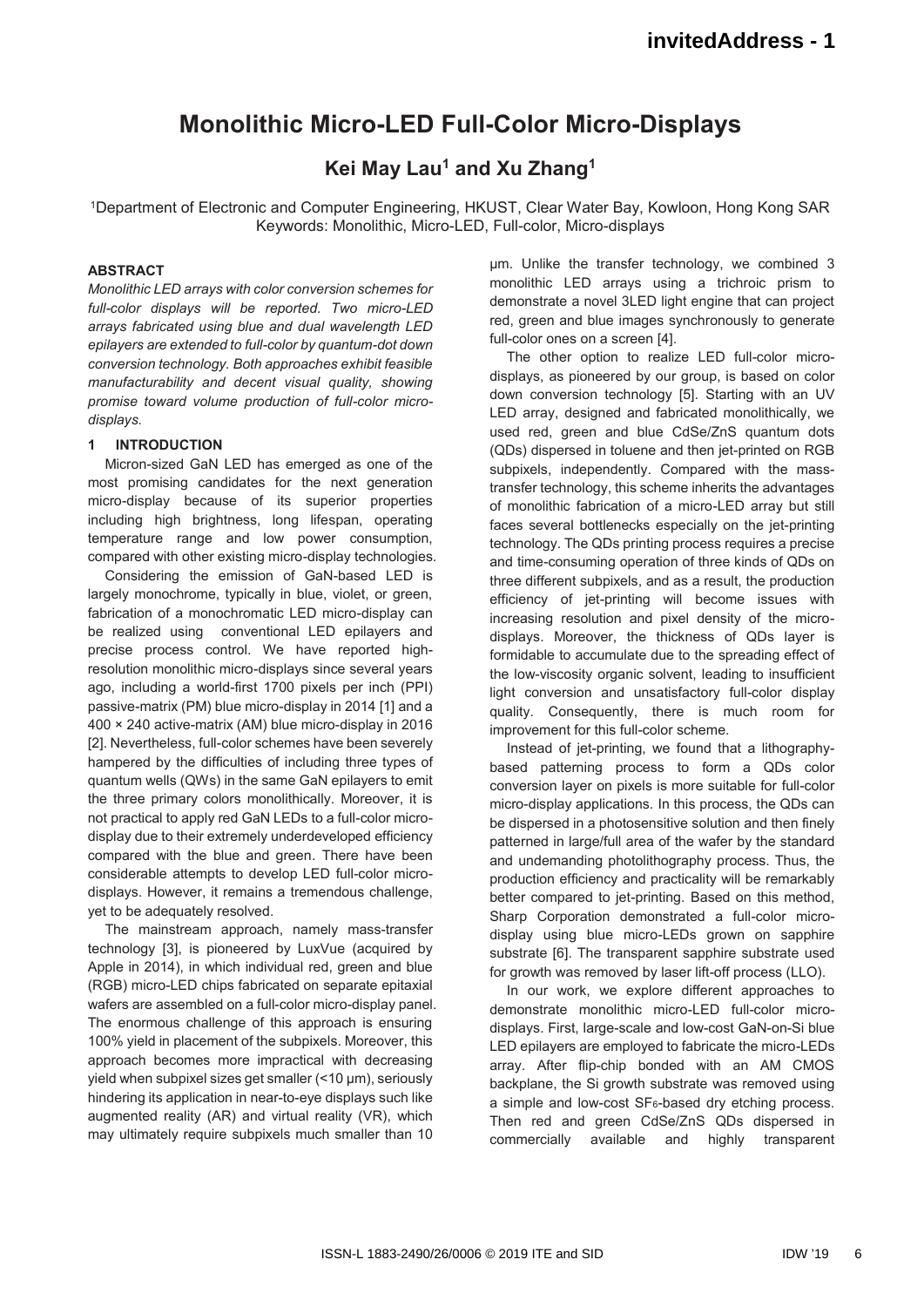photoresist (QDs-PR) were patterned on the micro-LED array, respectively using the photolithography process. In the second approach, we investigated the possibility of using blue/green dual wavelength LED epilayers to achieve full-color display, by growing blue and green QWs sequentially in the same LED structure on sapphire substrates. A PM driven micro-LEDs array was monolithically fabricated with topside-emitting configuration. Then red QDs dispersed in photoresist was patterned on the red subpixels.

#### **2 EXPERIMENT**

The implementation of full-color micro-displays can be divided into two steps. First, a monolithic micro-LED array was fabricated using blue or dual wavelength LED epilayers. Secondly, the QDs-PR was prepared and patterned on the monolithic micro-LEDs array to realize full-color micro-displays.

Red and green light emitting CdSe/ZnS QDs dispersed in toluene were mixed with a commercial photoresist with a critical ratio to get a stable QDs-PR that can be patterned using photolithography process. For green QDs, fine patterns can be well defined by tuning the mixing proportion of QDs pristine solution to photoresist as 2:1 while the mixing ratio of red QDs-PR was modified to 3:2.

#### **2.1 Blue LED and Red/Green Colors Conversion**

The blue micro-LED array was fabricated using InGaN/GaN epilayers grown on Si substrate by MOCVD. The fabrication procedures of this micro-LED array has been reported in our previous publications [7]. After flipchip bonding on a CMOS backplane, the Si growth substrate was removed by a  $SF_6$ -based reactive ion etching (RIE) process to expose the smooth and crackfree GaN layers in display regions, which consists of 64 × 36 subpixels in size of 40 μm × 40 μm. QDs-PR can be patterned directly on the bonded chip. Another option is to pattern the QDs-PR on a piece of thin glass first and then flip-chip bonded on the integrated LED chip. The production yield of this option could be higher because the micro-LED fabrication and QDs-PR patterning process are independent. Fig. 1(a) shows the structure of the QDs-PR patterning process on a piece of thin glass, Black matrix (BM) followed by red and green color filter (CF) were defined in red and green subpixels. Multilayers of QDs-PR were spin-coated on the wafer with a targeted thickness of 10 μm patterned following the Bayer matrix (RGGB) configuration. A second layer of BM further suppresses crosstalk and helps the flip-chip bonding of the thin glass with the LED chip (Fig. 1(b)). Fig. 2 (a)-(c) illustrate the electroluminescence spectra of red, green and blue subpixels, respectively. The dominant wavelengths of converted red (650 nm) and green (540 nm) light suggest effective color conversion and crosstalk suppression. Fig. 2 (d)-(e) show typical images rendered on the micro-display panel.



### **Fig. 1 Schematic of full-color micro-display using Blue micro-LEDs**

(a) Structure of QDs-PR patterns on thin glass. (b) Schematic after the thin glass flip-chip bonded on the integrated LED chip.



**Fig. 2 Display results of the Full-color micro-display using blue micro-LED** 

Electroluminescence spectra of (a) red, (b) green, and (c) blue subpixels. The insets in (a)-(c) are the corresponding displayed images. (d)-(e) Full-color images displayed on this micro-display.